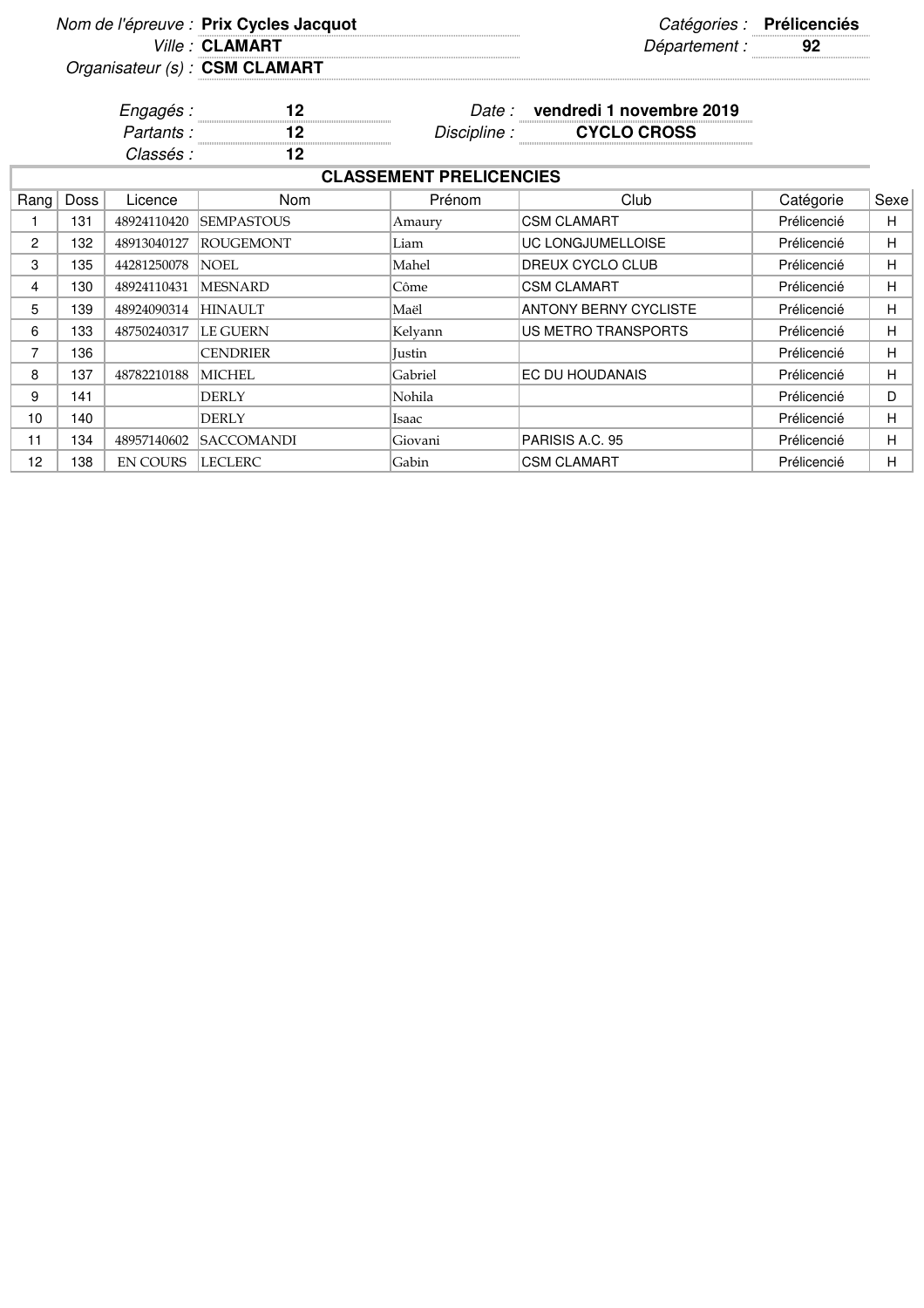|                |      |                 | Nom de l'épreuve : Prix Cycles Jacquot |                            | Catégories :                 | <b>Poussins</b> |      |
|----------------|------|-----------------|----------------------------------------|----------------------------|------------------------------|-----------------|------|
|                |      |                 | Ville: CLAMART                         |                            | Département :                | 92              |      |
|                |      |                 | Organisateur (s) : CSM CLAMART         |                            |                              |                 |      |
|                |      | Engagés :       | 25                                     | Partants:                  | 19                           | Classés :       |      |
|                |      | Poussins 1:     | 11                                     | Poussins 1 :               | $\overline{7}$               | Poussins 1 :    |      |
|                |      | Poussins 2:     | 14                                     | Poussins 2 :               | 12                           | Poussins 2 :    |      |
|                |      |                 |                                        | <b>CLASSEMENT POUSSINS</b> |                              |                 |      |
| Rang           | Doss | Licence         | Nom                                    | Prénom                     | Club                         | Catégorie       | Sexe |
| 1              | 113  | 48782280343     | <b>BIARNE CONTINANT</b>                | Mattew                     | <b>US MAULE CYCLISME</b>     | Poussin 2       | H    |
| 2              | 101  | 48924110343     | <b>MESNARD</b>                         | Théophile                  | <b>CSM CLAMART</b>           | Poussin 2       | H    |
| 3              | 103  | 48913040118     | <b>ROUGEMONT</b>                       | Tigane                     | UC LONGJUMELLOISE            | Poussin 2       | H    |
| $\overline{4}$ | 116  | 48782280273     | <b>PICANT</b>                          | Amaël                      | <b>US MAULE CYCLISME</b>     | Poussin 1       | H    |
| 5              | 115  | 48782280304     | MAUBOURGET COSTA                       | Johan                      | US MAULE CYCLISME            | Poussin 2       | H    |
| 6              | 111  | 48913070098     | <b>ROTTEMENT</b>                       | <b>Bastien</b>             | EC MONTGERON VIGNEUX         | Poussin 2       | H    |
| $\overline{7}$ | 104  | 48771140347     | <b>BOUKERMA</b>                        | Yannis                     | <b>JS FERTE GAUCHER</b>      | Poussin 2       | H    |
| 8              | 100  | 48924110388     | DOOM                                   | Margot                     | <b>CSM CLAMART</b>           | Poussin 2       | D    |
| 9              | 108  | 48957140524     | MATHIAS BARNU                          | Clara                      | PARISIS A.C. 95              | Poussin 1       | D    |
| 10             | 107  | 48957140587     | <b>CURRO</b>                           | Alessio                    | PARISIS A.C. 95              | Poussin 1       | H    |
| 11             | 114  | 48782280302     | <b>CHABRAN</b>                         | Clément                    | US MAULE CYCLISME            | Poussin 2       | H    |
| 12             | 122  | <b>EN COURS</b> | <b>MEREL</b>                           | Alexis                     | <b>CSM CLAMART</b>           | Poussin 2       | H    |
| 13             | 109  | 48913050238     | DELPLANQUE                             | Cyprien                    | CC IGNY PALAISEAU 91         | Poussin 2       | H    |
| 14             | 110  | 44281250079     | <b>GRZYBOWSKI</b>                      | Théo                       | DREUX CYCLO CLUB             | Poussin 2       | H    |
| 15             | 119  | 48924090282     | <b>ATOUI</b>                           | Raphael                    | <b>ANTONY BERNY CYCLISTE</b> | Poussin 1       | H    |
| 16             | 124  |                 | <b>HYMONNET BERA</b>                   | <b>LILA</b>                |                              | Poussin 2       | D    |
| 17             | 123  | 48924090325     | VANDEWEGHE WAKSENMA Eyal               |                            | <b>ANTONY BERNY CYCLISTE</b> | Poussin 1       | H    |
| 18             | 121  | <b>EN COURS</b> | <b>OLEG</b>                            | Karyshchuka                | <b>CSM CLAMART</b>           | Poussin 1       | H    |

 $\overline{\mathbb{I}}$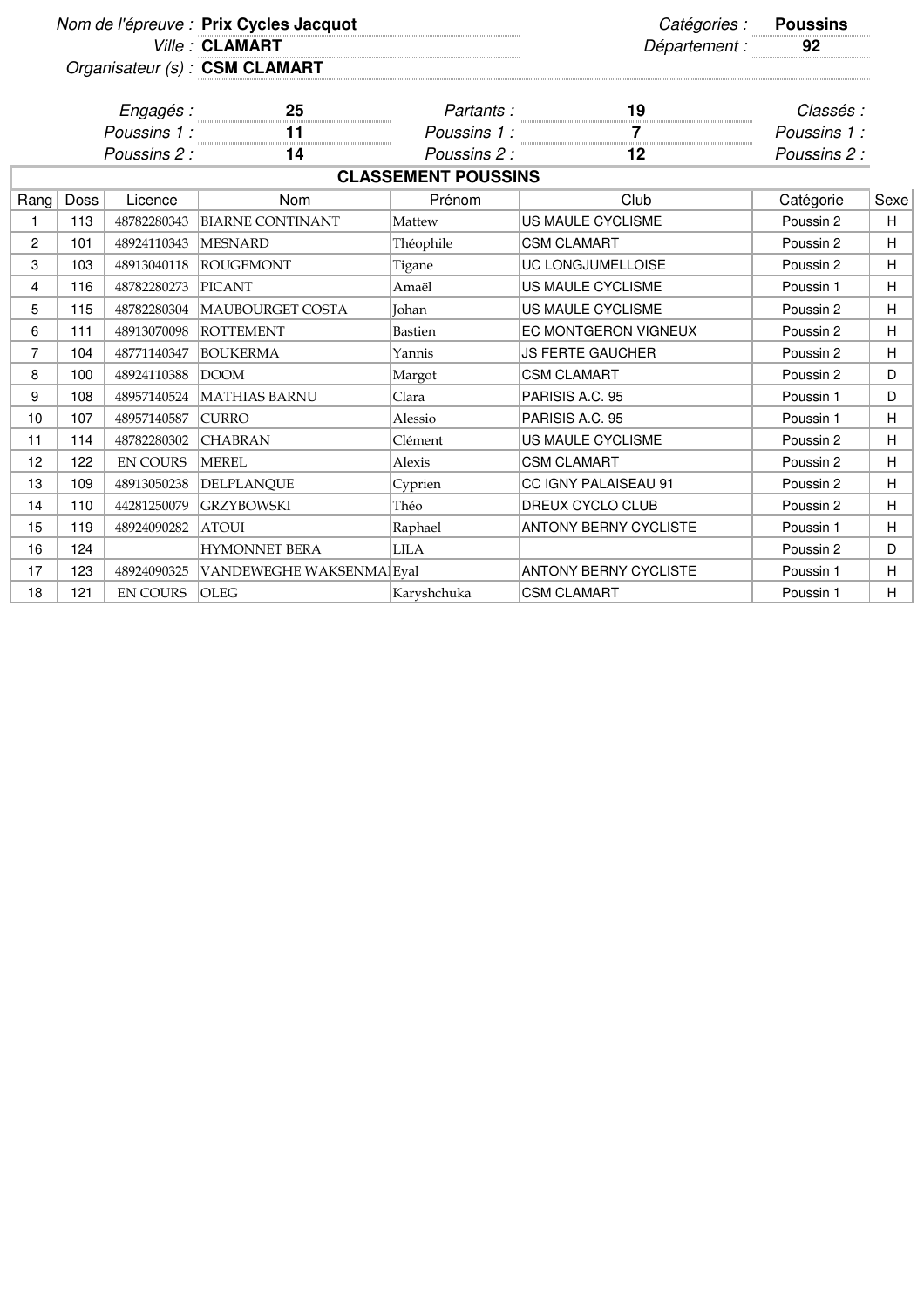|                                |      |              | Nom de l'épreuve : Prix Cycles Jacquot |                            | Catégories :                 | <b>Pupilles</b> |       |      |
|--------------------------------|------|--------------|----------------------------------------|----------------------------|------------------------------|-----------------|-------|------|
| Organisateur (s) : CSM CLAMART |      |              | Ville: CLAMART                         |                            | Département :                | 92              |       |      |
|                                |      |              |                                        |                            |                              |                 |       |      |
|                                |      | Engagés :    | 36                                     | Partants:                  | 32                           | Classés :       | 29    |      |
|                                |      | Pupilles 1:  | 12                                     | Pupilles 1 :               | 11                           | Pupilles 1 :    | 9     |      |
|                                |      | Pupilles 2 : | 24                                     | Pupilles 2 :               | 21                           | Pupilles 2 :    | 20    |      |
|                                |      |              |                                        | <b>CLASSEMENT PUPILLES</b> |                              |                 |       |      |
| Rang                           | Doss | Licence      | Nom                                    | Prénom                     | Club                         | Catégorie       | Temps | Sexe |
| $\mathbf{1}$                   | 69   | 48750240296  | <b>DESSERRE</b>                        | Léopold                    | US METRO TRANSPORTS          | Pupille 2       | 9'26" | H    |
| 2                              | 86   | 48957080516  | <b>BOUST</b>                           | Maxime                     | ARGENTEUIL VAL DE SEINE 95   | Pupille 2       |       | H    |
| 3                              | 85   | 48935070394  | <b>TERSIGUEL</b>                       | Erwan                      | <b>B.C. NOISY LE GRAND</b>   | Pupille 2       |       | H    |
| 4                              | 70   | 48750240318  | <b>LE GUERN</b>                        | Kristan                    | US METRO TRANSPORTS          | Pupille 2       |       | H    |
| 5                              | 68   | 48750240325  | <b>DANIEL</b>                          | Nohan                      | US METRO TRANSPORTS          | Pupille 2       |       | H    |
| 6                              | 84   | 49610970222  | <b>NOEL</b>                            | Djemy                      | <b>VC AIGLON</b>             | Pupille 2       |       | H    |
| $\overline{7}$                 | 77   | 48957140183  | <b>MATHIAS BARNU</b>                   | Thyméo                     | PARISIS A.C. 95              | Pupille 2       |       | H    |
| 8                              | 91   | 48771590010  | FLORELLA                               | Nolhan                     | <b>VELO CLUB DE COMPANS</b>  | Pupille 2       |       | H    |
| 9                              | 76   | 48957140103  | <b>GARNIER LE BORGNE</b>               | Arthur                     | PARISIS A.C. 95              | Pupille 2       |       | H    |
| 10                             | 65   | 48913040110  | OUHARZOUNE                             | Aksel                      | UC LONGJUMELLOISE            | Pupille 2       |       | H    |
| 11                             | 94   |              | <b>PTAK</b>                            | Morgan                     |                              | Pupille 2       |       | H    |
| 12                             | 92   | 48946010166  | <b>SAO JOSE</b>                        | Tiago                      | <b>TEAM 94 CYCLING</b>       | Pupille 1       |       | H    |
| 13                             | 62   | 48924110146  | <b>MESNARD</b>                         | <b>Iustine</b>             | <b>CSM CLAMART</b>           | Pupille 2       |       | D    |
| 14                             | 83   | 48913070103  | <b>ROTTEMENT</b>                       | Thomas                     | <b>EC MONTGERON VIGNEUX</b>  | Pupille 1       |       | H    |
| 15                             | 81   | 48913070294  | <b>GRAS</b>                            | Eva                        | EC MONTGERON VIGNEUX         | Pupille 1       |       | D    |
| 16                             | 78   | 44281250154  | <b>FOURNIER</b>                        | Baptiste                   | DREUX CYCLO CLUB             | Pupille 2       |       | H    |
| 17                             | 63   | 48924110334  | <b>SEMPASTOUS</b>                      | Annabelle                  | <b>CSM CLAMART</b>           | Pupille 1       |       | D    |
| 18                             | 89   | 48771280250  | <b>KURNIKOWSKI</b>                     | Nolan                      | LAGNY PONTCARRE CYC.         | Pupille 1       |       | H    |
| 19                             | 73   | 48957140525  | <b>BORNET</b>                          | Mathis                     | PARISIS A.C. 95              | Pupille 2       |       | H    |
| 20                             | 79   | 44281250051  | <b>GRZYBOWSKI</b>                      | Noam                       | DREUX CYCLO CLUB             | Pupille 2       |       | H    |
| 21                             | 93   | 48913050095  | <b>SELLAMI</b>                         | Hedy                       | CC IGNY PALAISEAU 91         | Pupille 2       |       | H    |
| 22                             | 74   | 48957140215  | CLAY                                   | Clélia                     | PARISIS A.C. 95              | Pupille 2       |       | D    |
| 23                             | 88   | 48771280149  | <b>ALBIENTZ</b>                        | Lucie                      | LAGNY PONTCARRE CYC.         | Pupille 1       |       | D    |
| 24                             | 95   |              | POHL                                   | Hugo                       | <b>CSM CLAMART</b>           | Pupille 1       |       | H    |
| 25                             | 67   | 48913040124  | <b>ROUGEMONT</b>                       | Mayle                      | <b>UC LONGJUMELLOISE</b>     | Pupille 2       |       | D    |
| 26                             | 61   | 48924110412  | <b>MEREL</b>                           | Aaron                      | <b>CSM CLAMART</b>           | Pupille 2       |       | H    |
| 27                             | 97   | 48924090280  | <b>HINAULT</b>                         | Elouan                     | <b>ANTONY BERNY CYCLISTE</b> | Pupille 3       |       | H    |
| 28                             | 82   | 48913070296  | <b>KREMER</b>                          | Owen                       | EC MONTGERON VIGNEUX         | Pupille 1       |       | H    |
| 29                             | 98   |              | VANDEWEGHE WAKSENMAI Noah              |                            | <b>ANTONY BERNY CYCLISTE</b> | Pupille 4       |       | H    |
| 30                             | 71   | 48750240312  | ROUSSEAU                               | Mathilde                   | US METRO TRANSPORTS          | Pupille 1       |       | D    |
| 31                             | 96   |              | TCHIRBACHIAN                           | Oscar                      | ANTONY BERNY CYCLISTE        | Pupille 2       |       | H    |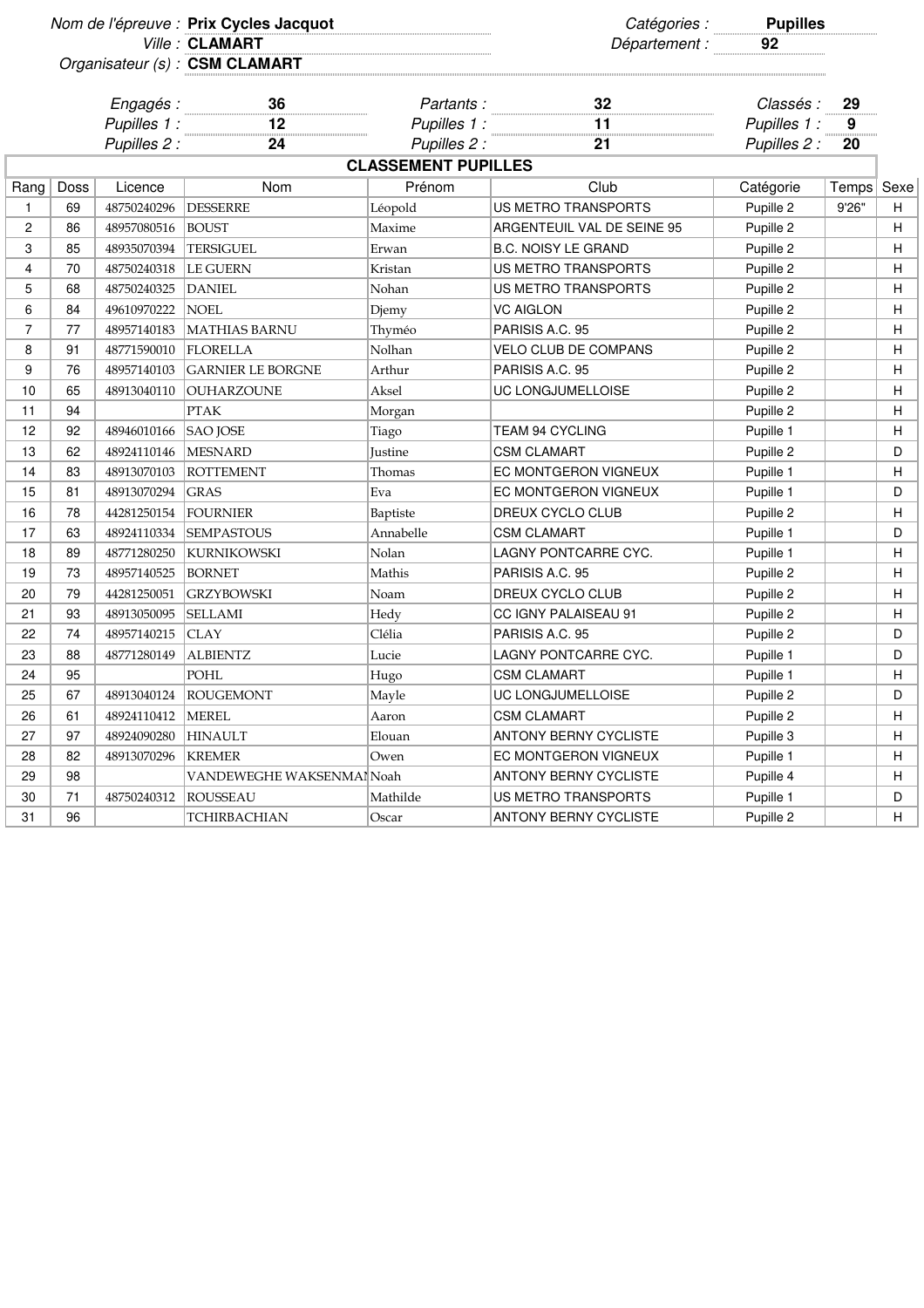|                |                             |              | Nom de l'épreuve : Prix Cycles Jacquot<br>Ville: CLAMART |                           | Catégories :<br>Département : | <b>Benjamins</b>          |          |      |  |
|----------------|-----------------------------|--------------|----------------------------------------------------------|---------------------------|-------------------------------|---------------------------|----------|------|--|
|                |                             |              | Organisateur (s) : CSM CLAMART                           |                           |                               |                           |          |      |  |
|                | Engagés :<br>Benjamins 1:   |              | 55<br>26                                                 | Partants:<br>Benjamins 1: | 48<br>23                      | Classés :<br>Benjamins 1: | 43<br>20 |      |  |
|                |                             | Benjamins 2: | 29                                                       | Benjamins 2:              | 25                            | Benjamins 2:              | 23       |      |  |
|                | <b>CLASSEMENT BENJAMINS</b> |              |                                                          |                           |                               |                           |          |      |  |
| Rang           | Doss                        | Licence      | Nom                                                      | Prénom                    | Club                          | Catégorie                 | Temps    | Sexe |  |
| 1              | 9                           | 48771140056  | FAHY                                                     | Augustin                  | <b>JS FERTE GAUCHER</b>       | Benjamin 2                | 15'08    | н    |  |
| 2              | 24                          | 48771570032  | <b>THEVENET</b>                                          | Nolan                     | LES RAYONS DE L'AVENIR        | Benjamin 2                |          | н    |  |
| 3              | 11                          | 48750240300  | <b>CHAMPION</b>                                          | Lucas                     | US METRO TRANSPORTS           | Benjamin 1                |          | н    |  |
| 4              | 16                          | 44281250053  | <b>NOEL</b>                                              | Mattis                    | DREUX CYCLO CLUB              | Benjamin 1                |          | H.   |  |
| 5              | 28                          | 48957080523  | <b>GICQUEL</b>                                           | Mahyron                   | ARGENTEUIL VAL DE SEINE 95    | Benjamin 2                |          | н    |  |
| 6              | 32                          | 48771280251  | <b>LAVARTE</b>                                           | Théo                      | LAGNY PONTCARRE CYC.          | Benjamin 1                |          | Н    |  |
| $\overline{7}$ | 3                           | 48924110060  | <b>MESNARD</b>                                           | Augustin                  | <b>CSM CLAMART</b>            | Benjamin 2                |          | н    |  |
| 8              | 31                          | 48957080515  | <b>SCHNEIDER</b>                                         | Enzo                      | ARGENTEUIL VAL DE SEINE 95    | Benjamin 1                |          | H.   |  |
| 9              | 10                          | 48771140162  | <b>MARICHAL</b>                                          | Marius                    | <b>JS FERTE GAUCHER</b>       | Benjamin 2                |          | н    |  |
| 10             | 29                          | 48957080477  | <b>ONESIME</b>                                           | Adèle                     | ARGENTEUIL VAL DE SEINE 95    | Benjamin 2                |          | D    |  |
| 11             | 30                          | 48957080522  | <b>REIS</b>                                              | Ryan                      | ARGENTEUIL VAL DE SEINE 95    | Benjamin 2                |          | н    |  |
| 12             | 12                          | 48957140097  | <b>BOENNEC</b>                                           | Tom                       | PARISIS A.C. 95               | Benjamin 2                |          | Н    |  |
| 13             | 37                          | 48913180105  | <b>HEURTEFEU</b>                                         | Ilan                      | <b>SCA 2000 EVRY</b>          | Benjamin 2                |          | н    |  |
| 14             | 45                          | 48771010200  | <b>GRANDHOMME</b>                                        | Clément                   | <b>ESC MEAUX</b>              | Benjamin 2                |          | H.   |  |
| 15             | 27                          | 48957080518  | FONTAINE                                                 | Julian                    | ARGENTEUIL VAL DE SEINE 95    | Benjamin 2                |          | H.   |  |
| 16             | 4                           | 48924110438  | <b>PANOR</b>                                             | Océane                    | <b>CSM CLAMART</b>            | Benjamin 1                |          | D    |  |
| 17             | 52                          | 48913180024  | <b>TONY</b>                                              | Keyran                    | SCA 2000 EVRY                 | Benjamin 2                |          | Н    |  |
| 18             | 51                          | 49765410004  | <b>SAUVAGE</b>                                           | Irvin                     | <b>GUIDON D'OR COURONNAIS</b> | Benjamin 2                |          | Н    |  |
| 19             | 7                           | 48771140367  | <b>CANALE</b>                                            | Louis                     | JS FERTE GAUCHER              | Benjamin 1                |          | H.   |  |
| 20             | 1                           | 48924110372  | <b>BOUVIER</b>                                           | Thomas                    | <b>CSM CLAMART</b>            | Benjamin 2                |          | н    |  |
| 21             | 15                          | 44281250081  | <b>FOURNIER</b>                                          | Grégoire                  | DREUX CYCLO CLUB              | Benjamin 2                |          | н    |  |
| 22             | 8                           | 48771140190  | <b>CENDRIER</b>                                          | Victor                    | <b>JS FERTE GAUCHER</b>       | Benjamin 1                |          | н    |  |
| 23             | 54                          |              | AVIT                                                     | Harry                     | <b>CSM CLAMART</b>            | Benjamin 1                |          | Н    |  |
| 24             | 26                          | 48957080521  | <b>CHANTEREAUX</b>                                       | Noa                       | ARGENTEUIL VAL DE SEINE 95    | Benjamin 2                |          | н    |  |
| 25             | 22                          | 48771570011  | FRAGNOLI                                                 | Louane                    | LES RAYONS DE L'AVENIR        | Benjamin 1                |          | D    |  |
| 26             | 39                          | 48913180138  | <b>OUALADI</b>                                           | Samy                      | <b>SCA 2000 EVRY</b>          | Benjamin 1                |          | H    |  |
| 27             | 50                          | 49765410005  | <b>SAUVAGE</b>                                           | Albin                     | GUIDON D'OR COURONNAIS        | Benjamin 2                |          | Н.   |  |
| 28             | 18                          | 48782260139  | <b>GANGLOFF</b>                                          | Ruben                     | VC ELANCOURT ST QUENTIN EN YV | Benjamin 1                |          | Н.   |  |
| 29             | 23                          | 48771570013  | <b>GONDRAN</b>                                           | Lého                      | LES RAYONS DE L'AVENIR        | Benjamin 1                |          | Н.   |  |
| 30             | 43                          | 48924090300  | LE DANG                                                  | Stephen Huy               | <b>ANTONY BERNY CYCLISTE</b>  | Benjamin 1                |          | H    |  |
| 31             | 34                          | 48782280342  | <b>BIARNE CONTINANT</b>                                  | Timoty                    | US MAULE CYCLISME             | Benjamin 1                |          | Н.   |  |
| 32             | 41                          | 48913180190  | <b>SAHRAOUI</b>                                          | Nelia                     | SCA 2000 EVRY                 | Benjamin 1                |          | D    |  |
| 33             | 55                          | 48913010079  | <b>MARQUES</b>                                           | Remy                      | VC SAVIGNY SUR ORGE           | Benjamin 2                |          | D    |  |
| 34             | 36                          | 48913180220  | <b>ACHOUR</b>                                            | <b>Bilel</b>              | <b>SCA 2000 EVRY</b>          | Benjamin 1                |          | H    |  |
| 35             | 44                          | 48771010414  | DEARRIBA                                                 | Léane                     | <b>ESC MEAUX</b>              | Benjamin 1                |          | Н.   |  |
| 36             | 46                          | 48946010216  | JAAFAR                                                   | Nael                      | TEAM 94 CYCLING               | Benjamin 2                |          | H    |  |
| 37             | 47                          | 48782210066  | <b>DUFEU</b>                                             | Thibault                  | EC DU HOUDANAIS               | Benjamin 2                |          | H    |  |
| 38             | 53                          |              | <b>HERVE</b>                                             | Benjamin                  | <b>CSM CLAMART</b>            | Benjamin 1                |          | Н.   |  |
| 39             | 20                          | 48913070352  | <b>BESNARD</b>                                           | Charles                   | EC MONTGERON VIGNEUX          | Benjamin 2                |          | H.   |  |
| 40             | 5                           | 48924110367  | <b>RIBEIRO</b>                                           | Adriano                   | <b>CSM CLAMART</b>            | Benjamin 2                |          | H    |  |
| 41             | 48                          | 48782210194  | LOSCHUTZ                                                 | Lucas                     | EC DU HOUDANAIS               | Benjamin 1                |          | H.   |  |
| 42             | 19                          | 48913070292  | <b>ALVES</b>                                             | Tiago                     | EC MONTGERON VIGNEUX          | Benjamin 2                |          | H.   |  |
| 43             | 6                           | 48924110488  | <b>SABIO</b>                                             | Loucas                    | <b>CSM CLAMART</b>            | Benjamin 1                |          | H.   |  |